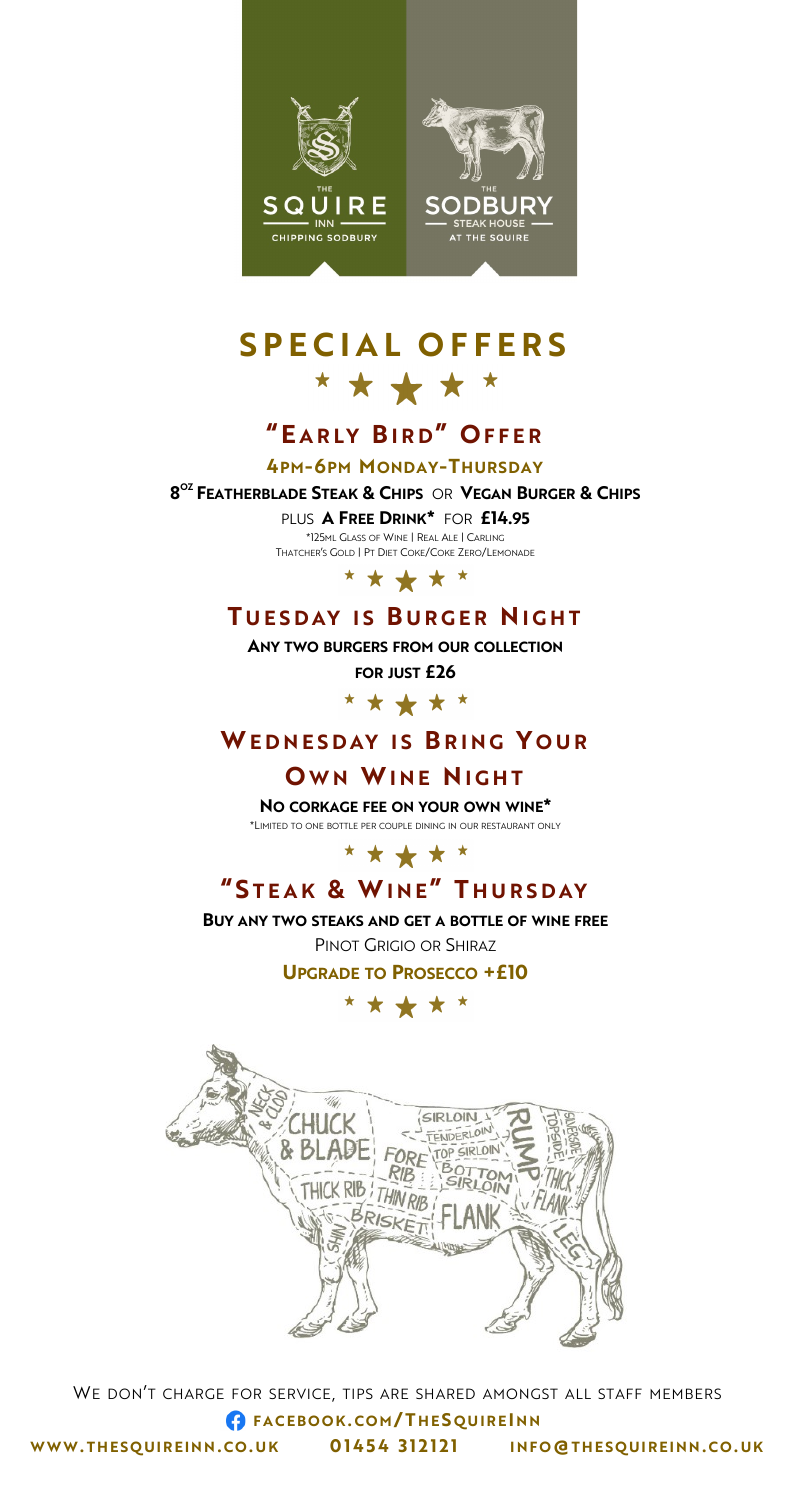## **S T A R T E R S**

#### **SHARER BOARD**

*Pigs in Blankets, Ham Hock & Blue Cheese Pie, Bacon Mac 'n' Cheese, Smoked Chicken Caesar Salad, Cheesy Garlic Bread* **NGO**  £17.50

> **"OLIVES ET AL" MIXED OLIVES V NGI** £4.95

**FRESHLY BAKED BREADS** Dipping oils, herbed butter **V NGO** £5.95

## **HONEY & SESAME PORK BELLY BITES**

Smoked garlic cream, shredded spring onion **NGI** £8.25

**½ RACK "LOUISIANA" RIBS**  Slow-roasted and finished with a Jack Daniels & BBQ sauce **NGI** £9.95

#### **SMOKY TOMATO & ONION SOUP**

Topped with garlic & chive marinated halloumi and served with crusty bread **V NGO** £7.25

**CRISPY FRIED CHICKEN WINGS** With our house hot sauce or BBQ sauce **NGI** £7.95

**COD & CHORIZO FISH CAKES** Ranch sauce and a shallot tartare£7.95

**HOMEMADE BAKED NACHOS** Tomato salsa, cheddar cheese, sour cream and pickled chillies £7.95

**ADD** BEEF CHILLI **OR** PULLED PORK £2

**SALT 'N' PEPPER CALAMARI** Cherry tomato compote, pickled shallot salad£8.50

## **S A L A D S**

**SMOKED DUCK & ASPARAGUS SALAD** Carrot gel, roasted & pickled beetroot **NGI STARTER** £8.50 **MAIN** £16.95

**CLASSIC CAESAR SALAD** Croutons, anchovies and Parmesan **NGO** With Smoked Chicken **or** Crispy Halloumi **STARTER** £7.95 **MAIN** £15.50

## **S I D E S DI S H E S**

#### **MAC 'N' CHEESE**

*Most sides are "optional", our mac 'n' cheese almost reaches compulsory! Great as a Starter or a Side...*

> **CLASSIC V** £5.<sup>50</sup> **BACON** £5.<sup>95</sup>

**PULLED PORK** £6.<sup>25</sup>

**SEASONED CHIPS** | **ONION RINGS SIDE SALAD** | **SEASONAL VEG** | **COLESLAW GARLIC BREAD**  ALL £3.95

**SWEET POTATO FRIES** | **CHEESY CHIPS** 

**CHEESY GARLIC BREAD**  $Al1$   $f4.95$ 

**O U R S T E A K S**

*All served with a butter roasted open mushroom, garlic & rosemary grilled tomato, beer-battered onion rings and seasoned skin-on chips* **ALL NGO**

> **8 OZ** OR **12 OZ FILLET STEAK** *RECOMMENDED RARE* The royalty of steaks, stunning texture, centre cut from the tenderloin £31.50 | £38.50

**C H O I C E C U T S** *The most extravagant cuts of meat, please give us 24hrs notice to guarantee availability*  **24OZ PORTERHOUSE STEAK** The "King of the T-Bones"! Roasted with rosemary, garlic and butter, served with onion rings and seasoned chips £39.00 **20 OZ CHATEAUBRIAND** The prized cut from the fillet head, lean and exquisitely tender. Served sliced and perfect for sharing, presented with your choice of two of our sauces, side salad, onion rings and seasoned chips £62.00

#### **8 OZ FEATHERBLADE STEAK**

*RECOMMENDED MEDIUM/RARE OR MEDIUM* The "feather" muscle between the chuck and the blade, nicely marbled, lean steak £18.50

#### **8 OZ PRIME RUMP STEAK**

*RECOMMENDED MEDIUM OR MEDIUM/WELL* Single muscle cut, thick with

a beautiful texture £21.95

#### **10 OZ** OR **20 OZ SIRLOIN STEAK**

*RECOMMENDED RARE* Very tender, rich flavour £26.50 | £37.50

#### **12 OZ** OR **24OZ RIB-EYE STEAK**

*RECOMMENDED MEDIUM OR MEDIUM/WELL* From the fore rib, marbled with fat, producing the juiciest steaks £30.50 | £39.50

> **OUR "SMOKEHOUSE RUB"** £2 **½ RACK OF RIBS ON THE SIDE** £9.95 **MADEIRA SAUCE** | **STILTON SAUCE** | **JD & PEPPERCORN SAUCE** All £2.95

## **M A I N E V E N T S**

**FULL RACK OF "LOUSIANA" RIBS** Coated with our own blend of spices, slow-roasted and then finished with a Jack Daniels & BBQ sauce and seasoned chips **NGO** £18.25

**CONFIT PORK BELLY** Watercress, shallot and garlic risotto, pine nut & chilli pak choi **NGI** £17.95

> **BEER-BATTERED 10 OZ COD FILLET** Seasoned chips, peas & tartare sauce **NGO** £15.50

#### **"THE SQUIRE DOG"** Our jumbo smoked chilli hot dog, garlic & herb flatbread, Caesar dressing, hot sauce,

crispy onions, bacon bits, chips £14. 50 **MAPLE GLAZED & SHREDDED HAM HOCK** Bubble 'n' squeak, blue cheese sauce **NGO** £15.75

**SOUTHERN STYLE CHICKEN BREAST**

With our sweet & fiery Tennessee BBQ sauce, garlic & herb flatbread, 'slaw & chips £15.50

**RISOTTO OF THE DAY** Served with garlic bread **VO VGO NGO** £14.50

## **B U R G E R C O L L E C T I O N**

*Our award winning,*  $I^{0^z}$  *prime British steak mince burgers are all served in a brioche bun with lettuce, tomato, gherkins, bacon jam & chips. Swap out the brioche bun and/or chips for a large salad & coleslaw for a lower carb option...*

**BURGER OF THE DAY** The naughtiest, nastiest, tastiest, "bad-boy" meat creations we can think of! **NGO** £18.95

**"STINKY PIG" BURGER** Shredded ham hock & Stilton, ranch dressing, topped with a pig in blanket **NGO** £17.50

> **"LOW & SLOW" BURGER** BBQ pulled pork, smoked cheddar cheese **NGO** £16.95

**"PLAIN JANE" BURGER** A burger...in a bun...(add some cheddar cheese and bacon if you want) **NGO** £15.95

**"CRISPY CHICKEN" BURGER** Smoked garlic mayo, melted smoked cheddar cheese, crispy bacon **NGO** £16.<sup>50</sup>

**"MOVING MOUNTAINS" B12 BURGER** Vegan smoked gouda, vegan brioche bun, cherry tomato compote, BBQ jackfruit **VG** £14.95

## **THE ULTIMATE SHARER**

**RECOMMENDED FOR UP TO FOUR PEOPLE**

**PRE-BOOKING REQUIRED £140**

*To begin…*

**GIANT STARTER SHARER BOARD** A mega version of our starter sharer

*followed by…*

#### **WHOLE SMOKED BELLY OF PORK**

An entire belly of pork, smoked and slow roasted, finished with a sticky, rich bourbon BBQ glaze. Served with a ranch coleslaw salad, BBQ beans, Cajun braised rice and seasoned chips

*and to finish…*

#### **OUR DESSERT PLATTER**

Four individual "boozy" affogatos, peanut butter & chocolate brownie, sticky toffee pudding and a giant ice-cream sundae

#### **DE S S E R T S**

**CHEESECAKE OF THE DAY <sup>V</sup>**

**VEGAN CHEESECAKE ALSO AVAILABLE VG** £6.95

**LEMON & PASSIONFRUIT POSSET <sup>V</sup>** £6.50

**PEANUT BUTTER & CHOCOLATE BROWNIE <sup>V</sup>**

£6.95

**STICKY TOFFEE PUDDING <sup>V</sup>** £6.50

**CHEF'S CRUMBLE OF THE DAY <sup>V</sup>** £6.50

#### **"MARSHFIELD DAIRY" ICE-CREAM**

**PER SCOOP** £2.<sup>25</sup> **THREE SCOOPS** £5.95 VERY VANILLA **|** CHOCOLATE HEAVEN SALTED CARAMEL **|** STRAWBERRY **|** MINT CHOC CHIP RASPBERRY SORBET **|** LEMON SORBET **V**

**"BOOZY" AFFOGATO** £6.<sup>95</sup> "Marshfield Dairy" vanilla ice-cream**,**  double espresso & Frangelico, crushed Lotus Biscoff biscuit **V**

**FOUR-SCOOP ICE-CREAM SUNDAE** £8.<sup>95</sup>

With a warm fudge sauce, whipped cream, crushed biscuits and wafers **V**

**CHEESEBOARD & APPLE CHUTNEY** £8.<sup>95</sup> "Miller's Crackers" & frozen grapes

#### **SUNDAY ROASTS**

*Relax with family & friends and let us do all the hard work on a Sunday. Roasted Sirloin of Beef, Leg of Lamb, Loin of Pork...all served every week between 12pm - 5pm*

## **DI E T A R Y I N F O**

**V VO** vegetarian/vegetarian OPTIONAL

**VG VGO** vegan/vegan OPTIONAL

**NGI** no gluten-containing ingredients

**NGO** no gluten-containing ingredients OPTIONAL Full allergen information is available upon request and on our website. We take steps to minimise the risk of cross contamination, however we do not have specific allergen-free zones in our kitchens and it is **NOT**  possible for us to guarantee separation of all allergens. If you would like further information on our preparation methods, please ask to speak to a manager.